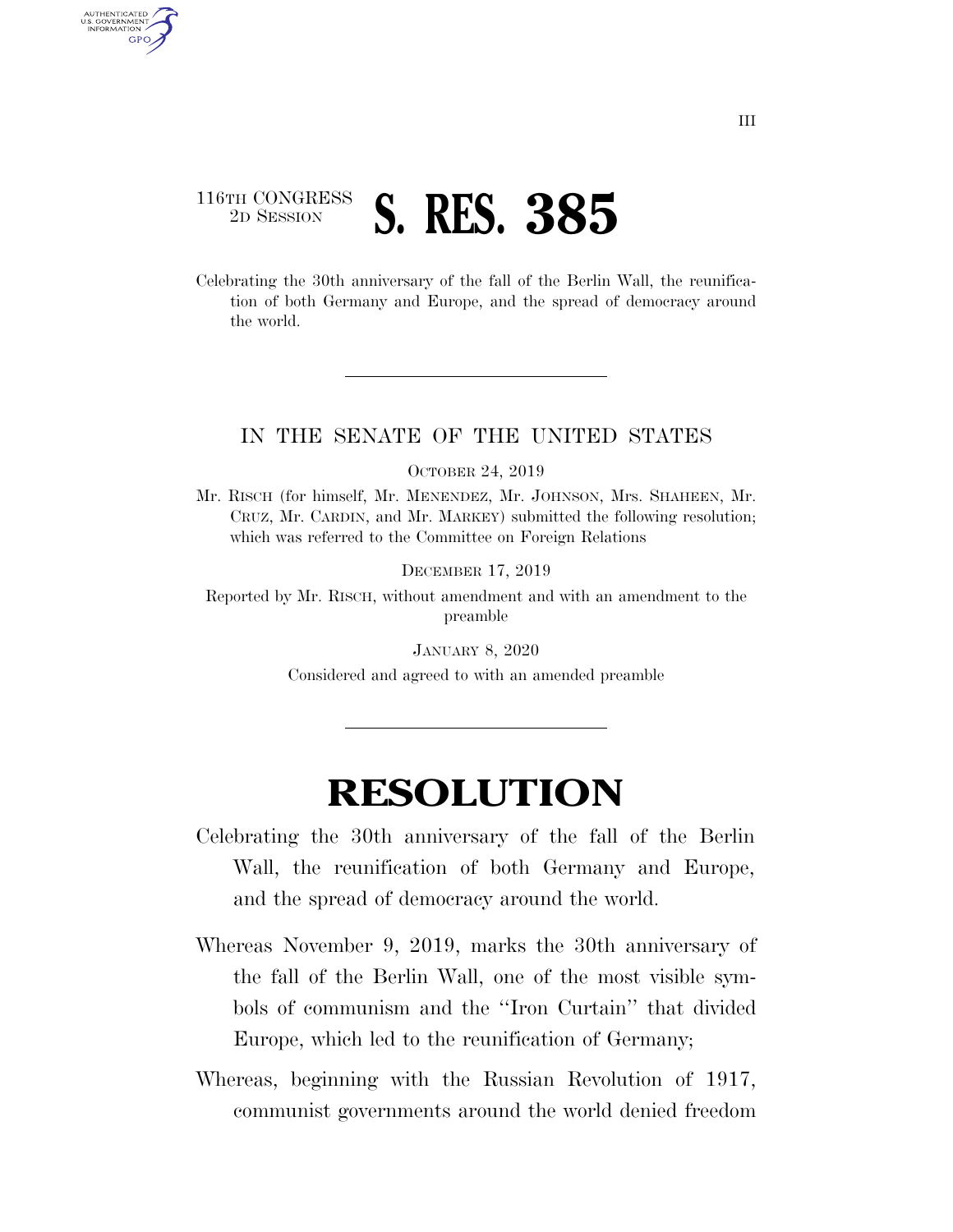to and persecuted their citizens for most of the 20th century, resulting in the deaths of up to 100,000,000 people;

- Whereas, in the aftermath of World War II, the Soviet Union established control over countries in Central and Eastern Europe and further increased its power through the foundation of the Warsaw Pact military alliance between the Soviet Union, Albania, Bulgaria, Czechoslovakia, East Germany, Hungary, Poland, and Romania;
- Whereas the Soviet Union blockade of West Berlin in the summer of 1948 left West Berliners with only one month's worth of provisions;
- Whereas, in what became known as the ''Berlin Airlift'', the United States and United Kingdom responded to the blockade by airlifting 2,325,809 tons of food and supplies during 277,569 total flights into West Berlin;
- Whereas the Soviet Union was forced to lift the blockade of West Berlin on May 12, 1949, in light of the success of the Berlin Airlift;
- Whereas the Berlin Wall, built in 1961, separated communist East Germany from democratic West Germany, dividing the German people and symbolically dividing the world into democratic and authoritarian spheres;
- Whereas, in West Berlin in 1963, President John F. Kennedy spoke out against the Berlin Wall and communism, declaring that ''[f]reedom has many difficulties and democracy is not perfect, but we have never had to put a wall up to keep our people in, to prevent them from leaving us'';
- Whereas, during the 28 years of the Berlin Wall's existence, more than 75,000 people were imprisoned for attempting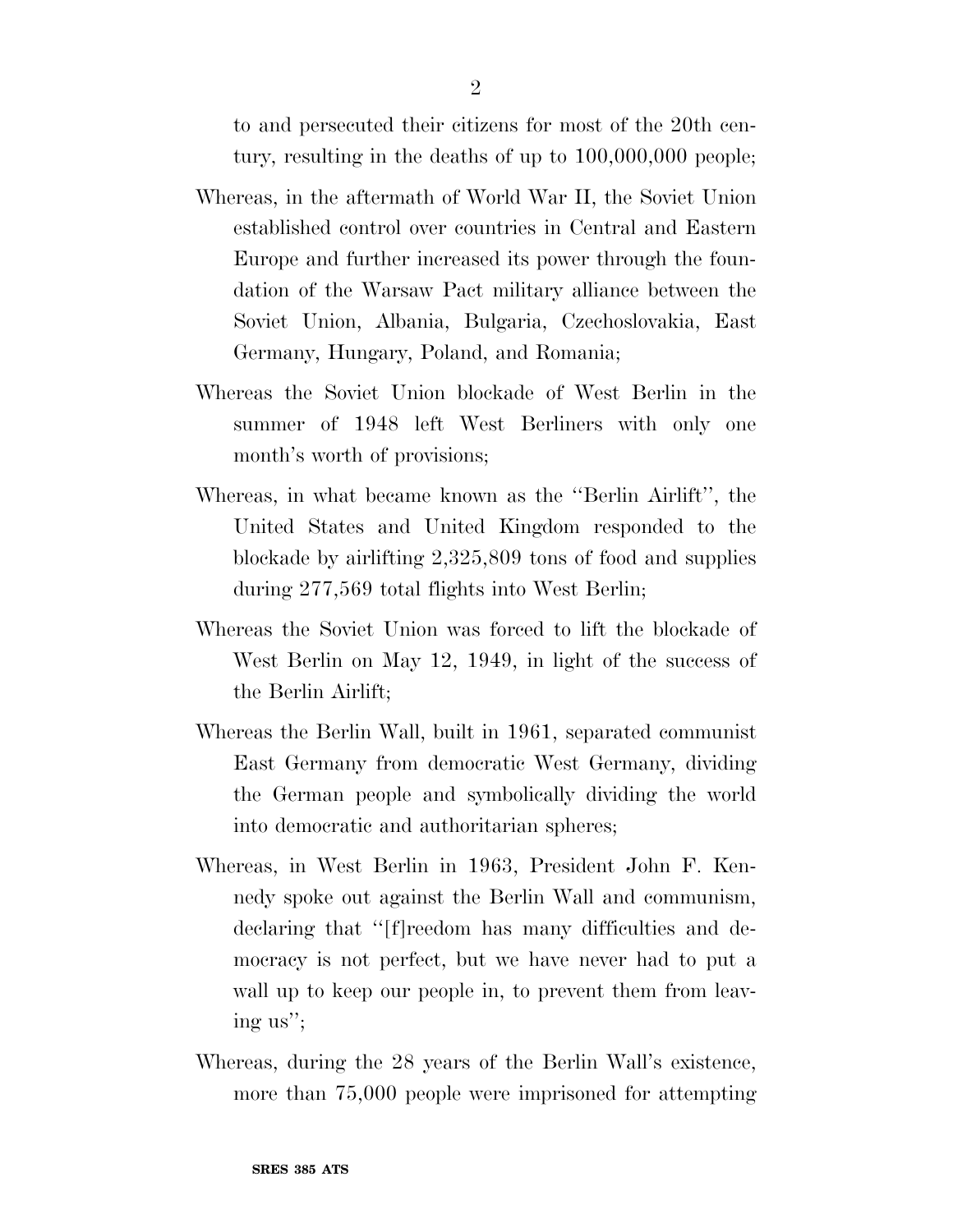to leave East Germany, and more than 1,000 people are estimated to have been killed trying to escape;

- Whereas Soviet forces brutally repressed demonstrations against repressive communist governments in Hungary in 1956, Czechoslovakia in 1968, and Poland in 1980;
- Whereas the United States Congress played a crucial role in the founding of Radio Free Europe and Radio Liberty, independent and uncensored news outlets that broadcast behind the Iron Curtain and have been credited by former Russian President Boris Yeltsin and former Czech President Vaclav Havel with playing a significant role in the ending of the Cold War;
- Whereas, in West Berlin in 1987, President Ronald Reagan, standing at the Brandenburg Gate, symbolically referred to both the physical wall and the division of the world and implored Soviet Premier Mikhail Gorbachev to ''tear down this Wall!'';
- Whereas President Reagan stated, ''As long as this gate is closed, as long as this scar of a wall is permitted to stand, it is not the German question alone that remains open, but the question of freedom for all mankind.'';
- Whereas, on August 23, 1989, several million people across the Baltic States of Estonia, Latvia, and Lithuania, which were illegally annexed in 1940 by the Soviet Union, demonstrated bravery and resilience by joining hands to form a 500-kilometer long human chain to peacefully demand their independence;
- Whereas, at midnight on November 9, 1989, the Berlin Wall symbolically fell, and East Berliners were allowed to cross into the West;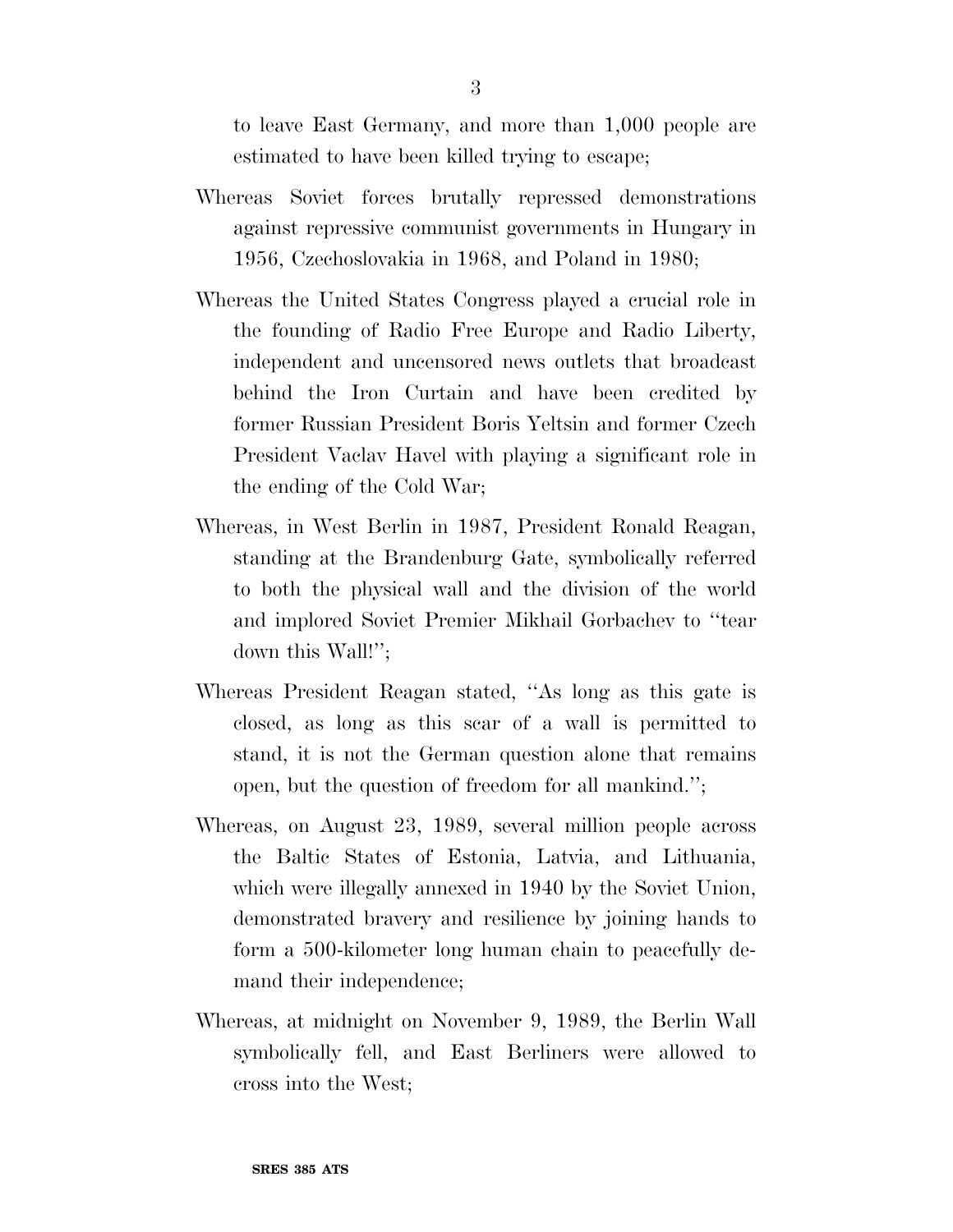- Whereas, that night, East Berliners took pickaxes to this hated symbol of oppression, and during the following three days more than 2,000,000 people visited West Berlin from the East;
- Whereas, on November 13, 1989, the United States Senate welcomed ''the opening of the Berlin Wall as symbolic of the beginning of the process of reform taking place in the German Democratic Republic (East Germany) and throughout Eastern Europe'';
- Whereas, after the fall of the Berlin Wall, a wave of democratic governance swept the world;
- Whereas, by the summer of 1990, democratically elected governments had been formed in all former Warsaw Pact countries;
- Whereas the reunification of Germany was officially declared on October 3, 1990;
- Whereas the process of German reunification faced significant economic, structural, cultural, and political challenges both within Germany and in Europe and took dedicated political leaders and citizens, with the support of allied nations, over a decade to achieve;
- Whereas, on December 25, 1991, the Soviet flag was lowered from over the Kremlin for the final time, replaced by the Russian flag;
- Whereas Mr. Gorbachev later said, ''The Soviet model was defeated not only on the economic and social levels; it was defeated on a cultural level. Our society, our people, the most educated, the most intellectual, rejected that model on the cultural level because it does not respect the man, oppresses him spiritually and politically.'';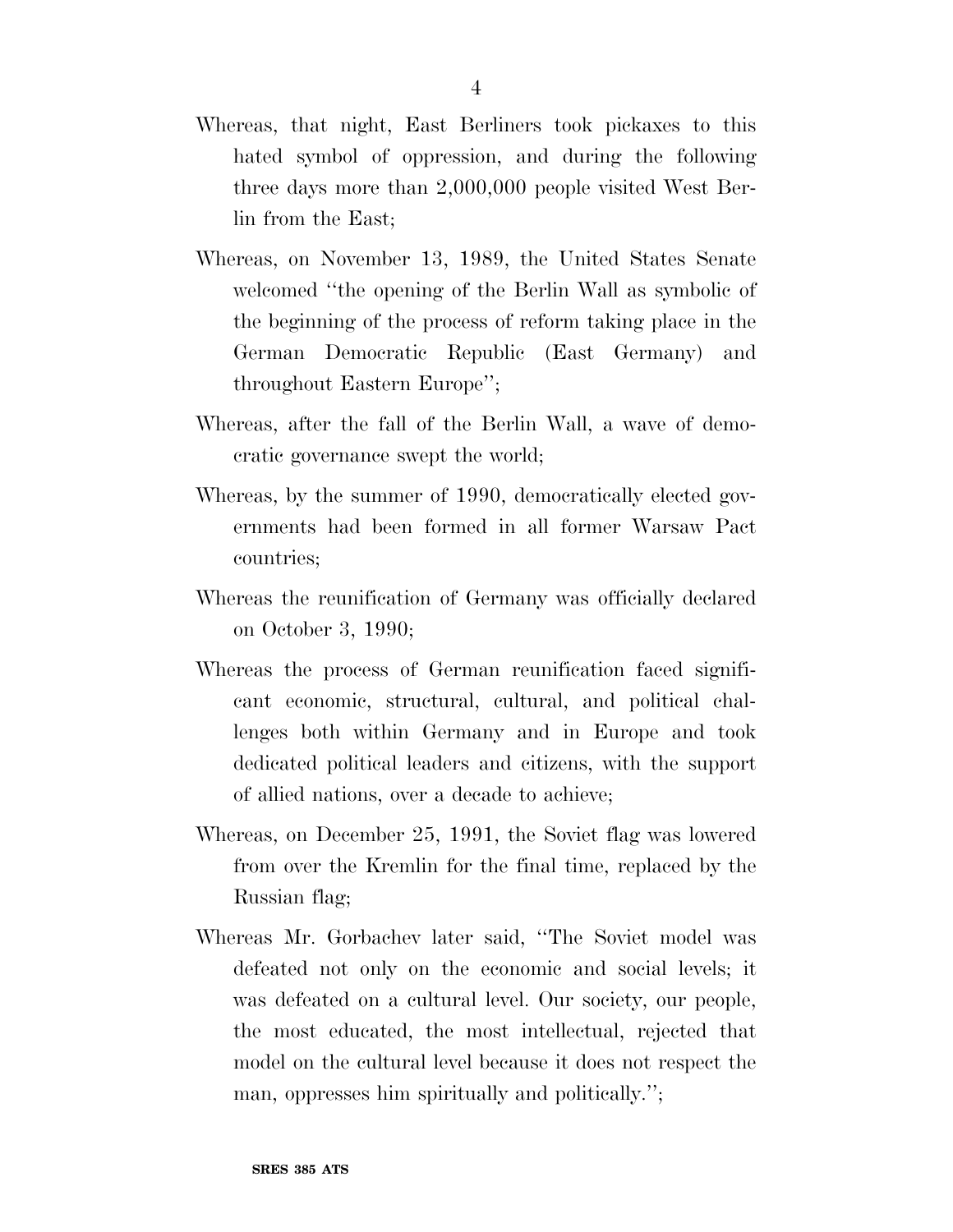- Whereas, since its reunification, Germany has become the world's fourth largest economy, has served as a leading voice in the European Union (EU), the Group of 7, and the United Nations, and has been consistently rated by Freedom House as one of the world's freest countries;
- Whereas the United States and Germany share a close and multidimensional relationship, including security cooperation and an economic and trade partnership;
- Whereas the United States and Germany share values of freedom, democracy, and human rights and work in tandem to support and uphold these three pillars globally;
- Whereas Germany demonstrated unconditional solidarity with the United States following the September 11, 2001, attacks and leadership within NATO during the invocation of Article V of the North Atlantic Treaty in recognition that an attack on one is an attack on all;
- Whereas the 30th anniversary of the fall of the Berlin Wall coincides with the 70th anniversary of the North Atlantic Treaty Organization (NATO) and the 15th anniversary of the European Union ''Big Bang'', when 10 mostly post-communist countries joined the EU's community of democracies;
- Whereas many former Soviet and communist countries are prospering as a result of their democratic and economic reforms, reflected in their memberships in the EU and NATO; and
- Whereas the fall of the Berlin Wall signified the end of the division of Europe and, ultimately, the triumph of democracy over communism: Now, therefore, be it
	- 1 *Resolved,* That the Senate—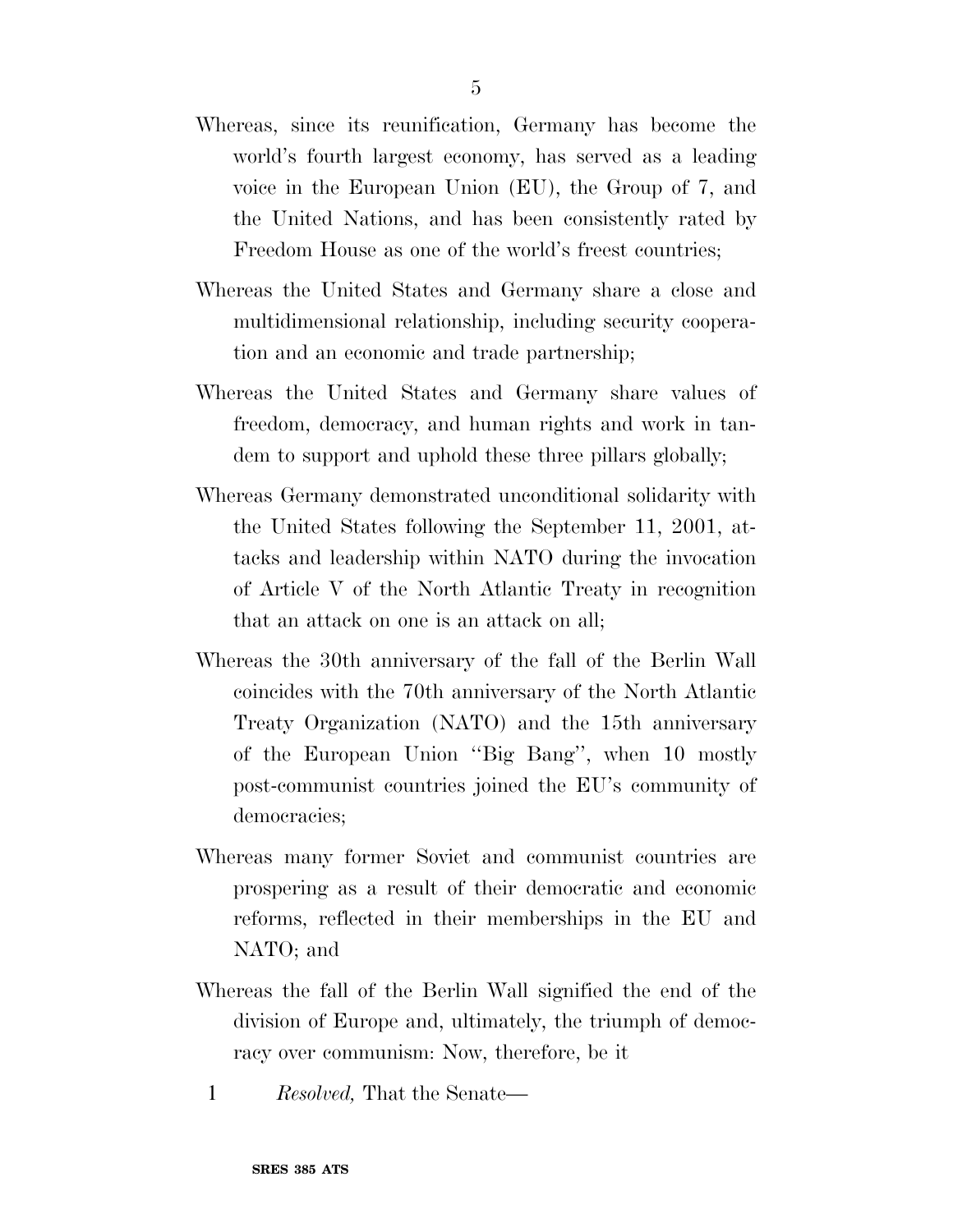(1) recognizes the 30th anniversary of the fall of the Berlin Wall as the start of German reunifica- tion and democratic change in Eastern Europe and much of the rest of the world;

 (2) values the significant efforts made by Ger- man and European citizens to reunify and reinvigo-rate a united Germany;

 (3) recognizes Germany for its steadfast alli- ance and friendship with the United States, its lead- ership within the European Union, its commitment to democracy, rule of law, and market-based eco- nomics, and its efforts to support these values around the world;

 (4) congratulates the former communist coun- tries of Europe for their substantial progress over the past 30 years towards strengthening their de- mocracies, protecting human rights, combating the corruption endemic to communist regimes, transitioning to market-based economies, and resolv-ing longstanding disputes; and

 (5) reaffirms the United States commitment to supporting democratic reform, and urges these coun-tries to continue this progress so that their democ-